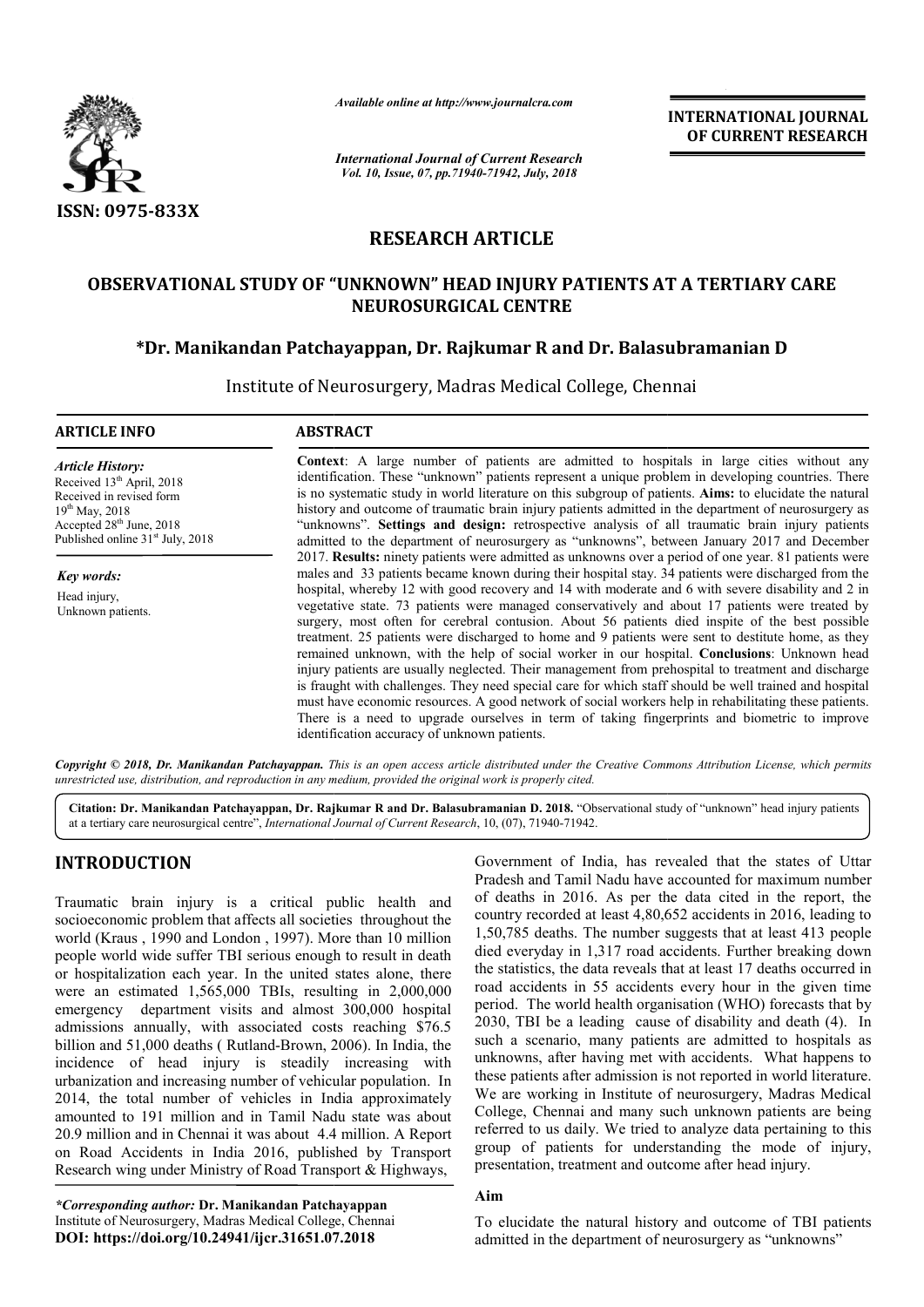## **MATERIALS AND METHODS**

Retrospective analysis of the departmental case records from January 2017 to December 2017 was done. During the study period, 90 consecutive unidentified head injury patients were admitted. We collected data regarding the mode of injury, demography, clinical presentation, condition at admission, CT findings, treatment given, hospital stay and outcome of these patients at discharge. Data analysis was done. All patients were clinically evaluated by a team comprising of doctors from surgical, medical and orthopaedics specialities in the emergency department and subsequently admitted and treated at neurosurgery department. No patient was deprived of any medicine, ICU care, CT scan or surgery because of his/her unknown identity.

### **RESULTS**

#### **Demography (Gender)**

| Gender | Number of Patients | Percentage |
|--------|--------------------|------------|
| Male   | 81                 | 90         |
| Female | 09                 | 10         |
| Total  | 90                 | 100        |

### **Demography (Age)**

| Age Group (Years) | Number of Patients | Percentage |
|-------------------|--------------------|------------|
| $20$              | 01                 | 01.11      |
| $20 - 29$         | 10                 | 11.11      |
| 30-39             | 17                 | 18.89      |
| 40-49             | 23                 | 25.56      |
| 50-59             | 12                 | 13.33      |
| $>=60$            | 27                 | 30.00      |
| TOTAL             | 90                 | 100        |

#### **Cause of Injury**

| Cause of injury  | Number of patients | Percentage |
|------------------|--------------------|------------|
| Rta              | 78                 | 86.67      |
| Assault          | 01                 | 01.11      |
| Fall from height | 04                 | 04.44      |
| Tta              | 02                 | 02.22      |
| Unknown cause    | 05                 | 05.56      |

#### **Gcs at Admission**

| GCS           | Number of Patients | Percentage |
|---------------|--------------------|------------|
| $13 - 15$     | 06                 | 06.67      |
| $12-9$        | 25                 | 27.78      |
| $\leq$ $\geq$ | 59                 | 65.56      |

#### **Type of Injury**

| type of brain injury  | Number of patients | Percentage |
|-----------------------|--------------------|------------|
| <b>EDH</b>            | 04                 | 04.44      |
| <b>SDH</b>            | 18                 | 20.00      |
| Cerebral Contusion    | 32                 | 35.56      |
| DAI                   | 22.                | 24.44      |
| <b>SAH</b>            | 08                 | 08.89      |
| <b>Skull Fracture</b> | 06                 | 06.67      |

#### **Associated Injuries**

| Other injuries   | Number of patients | Percentage |
|------------------|--------------------|------------|
| Chest injury     | 31                 | 34.44      |
| Abdominal injury | 02                 | 02.22      |
| Limb fracture    | 08                 | 08.89      |
| Spinal injury    | 04                 | 04 44      |

#### **Treatment**

| Type of treatment           | Number of patients | Percentage |
|-----------------------------|--------------------|------------|
| Conservative                | 73                 | 81.11      |
| Surgery                     |                    |            |
| Decompressive craniectomy   | 13                 | 14 44      |
| Craniotomy                  | 02                 | 02.22      |
| Depressed fracture excision | 02                 | 02.22      |
| Burr hole evacuation        | 00                 | 00.00      |

#### **Complications**

| Complications   | Number of patients | Percentage |
|-----------------|--------------------|------------|
| Pneumonia       | 13                 | 14 44      |
| Meningitis      | $^{01}$            | 01.11      |
| Septicemia      | 04                 | 0444       |
| Wound infection | 07                 | 07.78      |
| Csf leak        | 01                 | 01.11      |
| Total           | 26                 | 28.89      |

#### **Gos at discharge**

| Glasgow outcome scale | Number of patients | Percentage |
|-----------------------|--------------------|------------|
| Good recovery         | 12                 | 13.33      |
| Moderate disability   | 14                 | 15.56      |
| Severe disability     | 06                 | 06.67      |
| Vegetative state      | 02                 | 02.22      |
| Death                 | 56                 | 62 22      |

#### **Discharge location**

| Discharge location            | Number of patients | Percentage |
|-------------------------------|--------------------|------------|
| Home                          | 25                 | 27.78      |
| Referred to district hospital | 00                 | 00.00      |
| Destitute home                | 09                 | 10.00      |

## **DISCUSSION**

In our study, there was one patient in the paediatric age group and 27 patients were above 60 years of age. Out of 90 patients, 33 (33.67%) could be identified during hospital stay. 34 patients were discharged from the hospital, whereby 12 with good recovery and 14 with moderate and 6 with severe disability and 2 in vegetative state (Liew, 2009), 73 patients were managed conservatively and about 17 patients were treated by surgery, most often for cerebral contusion. In a study conducted by wanger et al, they reported approximately one third of patients with moderate head injury and half of patients with severe head injury were operated, most of them being for cerebral contusions and/or subdural hematomas (Wagner, 2000). About 56 patients died inspite of the best possible treatment. Data available in literature indicate a variability in mortality rates from 6.3 per 100,000 to 39.3 per 100,000 (7– 19). Mortality following head injury has been reported to be in the range of  $39 - 51$  % (Lannoo, 2000 and Bulger, 2002). 25 patients were discharged to home and 9 patients were sent to destitute home, as they remained unknown, with the help of social worker in our hospital. These group of patients with unknown identities present innumerable challenges in their management. They are usually found lying on the road in unconscious state and brought to hospital by policemen and public who are ill equipped and often not knowing how to handle patients with severe injuries. Their prehospital management is usually improper and lack of proper transport facilities further aggravates their condition. Very often such patients are destitute and their injuries are compounded by presence of debility because of poor nutrition, other medical